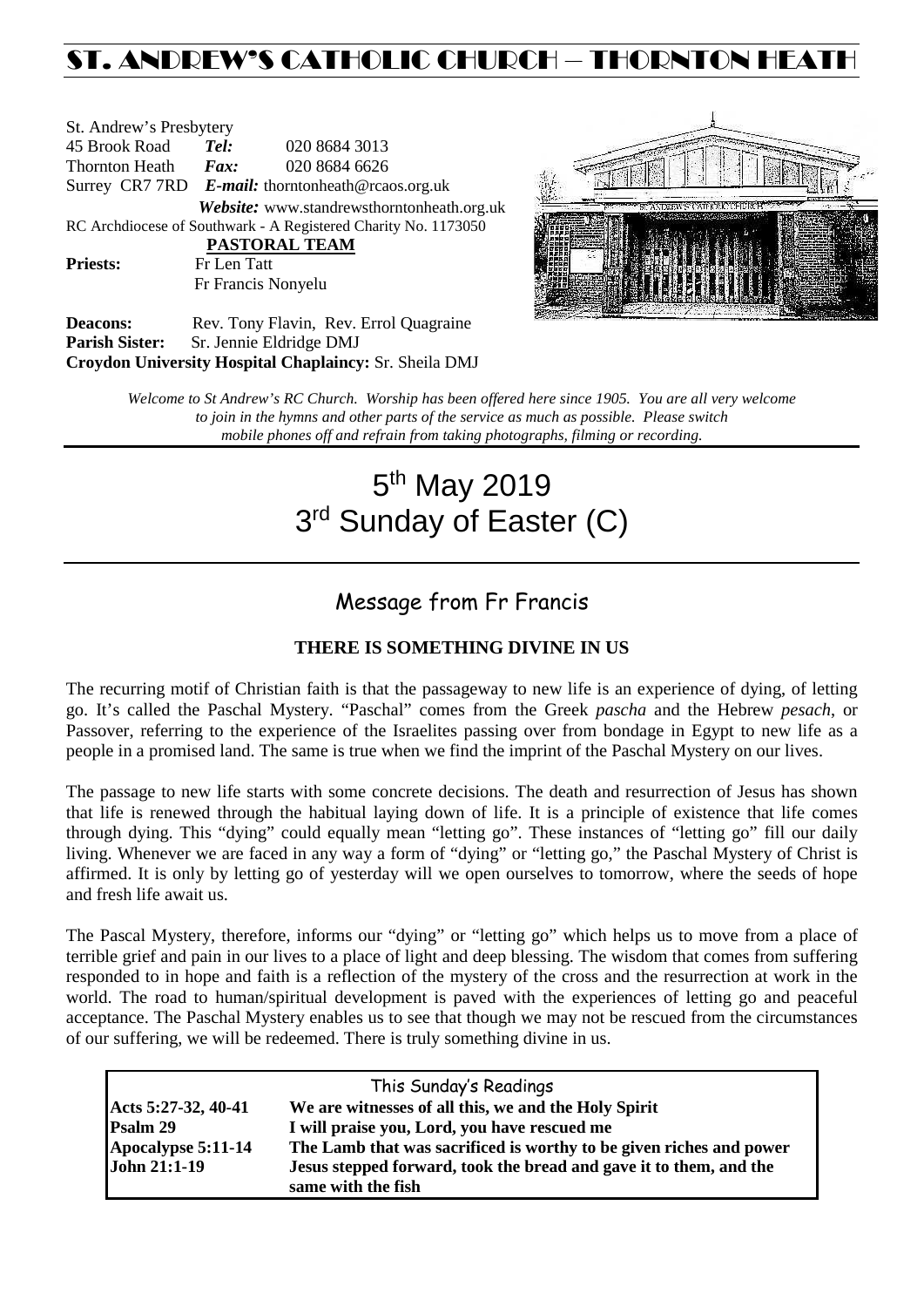### Diary for the Week

| <b>Sunday 5<sup>th</sup> May</b>      |                    | 6.00pm (Saturday) First Mass of Sunday | Power & Fennelly Families          |
|---------------------------------------|--------------------|----------------------------------------|------------------------------------|
| 3 <sup>rd</sup> Sunday of Easter      | 9.30am             | Mass                                   | Joseph Phokeerdoss RIP             |
|                                       | 11.30am            | Mass                                   | Parishioners                       |
|                                       | 4.00pm             | <b>Confirmation Session 8</b>          |                                    |
|                                       | 5.00pm             | <b>Rosary</b>                          |                                    |
|                                       | $5.15 - 5.45$ pm   | <b>Exposition and Benediction</b>      |                                    |
|                                       | 6.00 <sub>pm</sub> | Mass                                   | Paul Etuka RIP                     |
|                                       | $7.00 - 9.00$ pm   | <b>Charismatic Prayer Group</b>        |                                    |
| Monday $6^{th}$ May                   |                    |                                        |                                    |
| (Bank holiday)                        | 10.00am            | Mass                                   | Harry Nagamootoo RIP (Anniv)       |
| Acts 6:8-15                           |                    |                                        |                                    |
| John 6:22-29                          |                    |                                        |                                    |
| Tuesday 7 <sup>th</sup> May           | 7.30am             | Mass                                   | Timothy Andradi RIP (Anniv)        |
| Acts 7:51-8:1                         | 10.00am            | Mass                                   | Intention of C.C.                  |
| John 6:30-35                          | 6.30pm             | R.C.I.C.                               |                                    |
|                                       |                    |                                        |                                    |
| Wednesday $\overline{\delta^{th}$ May | 7.30am             | Mass                                   | Rose Allen RIP                     |
| Acts 8:1-8                            | 10.00am            | Mass                                   | Edwin & Victoria Athayde RIP       |
| John 6:35-40                          | 2.00 <sub>pm</sub> | <b>Active Retirement Group</b>         |                                    |
|                                       | 6.00pm             | <b>Lectio Divina Group (hall)</b>      |                                    |
|                                       | 7.30pm             | <b>Legion of Mary (hall)</b>           |                                    |
|                                       | 8.00pm             | <b>Baptism course</b>                  |                                    |
| Thursday $9^{th}$ May                 | 7.30am             | Mass                                   | Anthony Britto                     |
| Acts 8:26-40                          | 10.00am            | Mass                                   | Mikaila Stafford (w/b)             |
| John 6:44-51                          | $7.00 - 8.30$ pm   | <b>Cubs (St James the Great)</b>       |                                    |
|                                       | 7.15pm             | Lenten Film (hall)                     |                                    |
| Friday $10^{th}$ May                  | 7.30am             | Mass                                   | Diego & Lily Paes RIP              |
| Acts 9:1-20                           | 10.00am            | Mass                                   | Intention of Rosa Candita Simpkins |
| John 6:52-59                          |                    |                                        |                                    |
|                                       |                    |                                        |                                    |
| Saturday 11 <sup>th</sup> May         | 9.30am             | Mass                                   | Robert Rutledge RIP (Anniv)        |
| Acts 9:31-42                          | $9.50 - 11.15$ am  | <b>First Holy Communion</b>            |                                    |
| John 6:60-69                          | $10.00 - 10.30$ am | <b>Confessions</b>                     |                                    |
|                                       | $5.00 - 5.30$ pm   | <b>Confessions</b>                     |                                    |
|                                       | 6.00 <sub>pm</sub> | <b>First Mass of Sunday</b>            | Marie Furey RIP                    |
| Sunday $12^{th}$ May                  | 9.30am             | Mass                                   | Irene Smith RIP                    |
| 4 <sup>th</sup> Sunday of Easter      | 11.30am            | Mass                                   | Parishioners                       |
|                                       | 4.00pm             | <b>Confirmation Session 9</b>          |                                    |
|                                       | 5.00pm             | <b>Rosary</b>                          |                                    |
|                                       | $5.15 - 5.45$ pm   | <b>Exposition and Benediction</b>      |                                    |
|                                       | 6.00 <sub>pm</sub> | Mass                                   | Benjamin Jacob Lewis RIP           |
|                                       | $7.00 - 9.00$ pm   | <b>Charismatic Prayer Group</b>        |                                    |

## Money Matters

| <b>Collection Last Sunday</b>               | £1,172.91  |
|---------------------------------------------|------------|
| Payment by Standing Order                   | £ $700.00$ |
| Total offertory                             | £1,872.91  |
| <b>Collection for Cathedral Maintenance</b> | £ $600.77$ |
| Thank you for your generosity               |            |



Altar Servers<br>
This week Team 3<br>
This week Fifi's Group This week Team 3<br>Next week Team 1<br>Next week Sancho's Du Next week Sancho's Dusters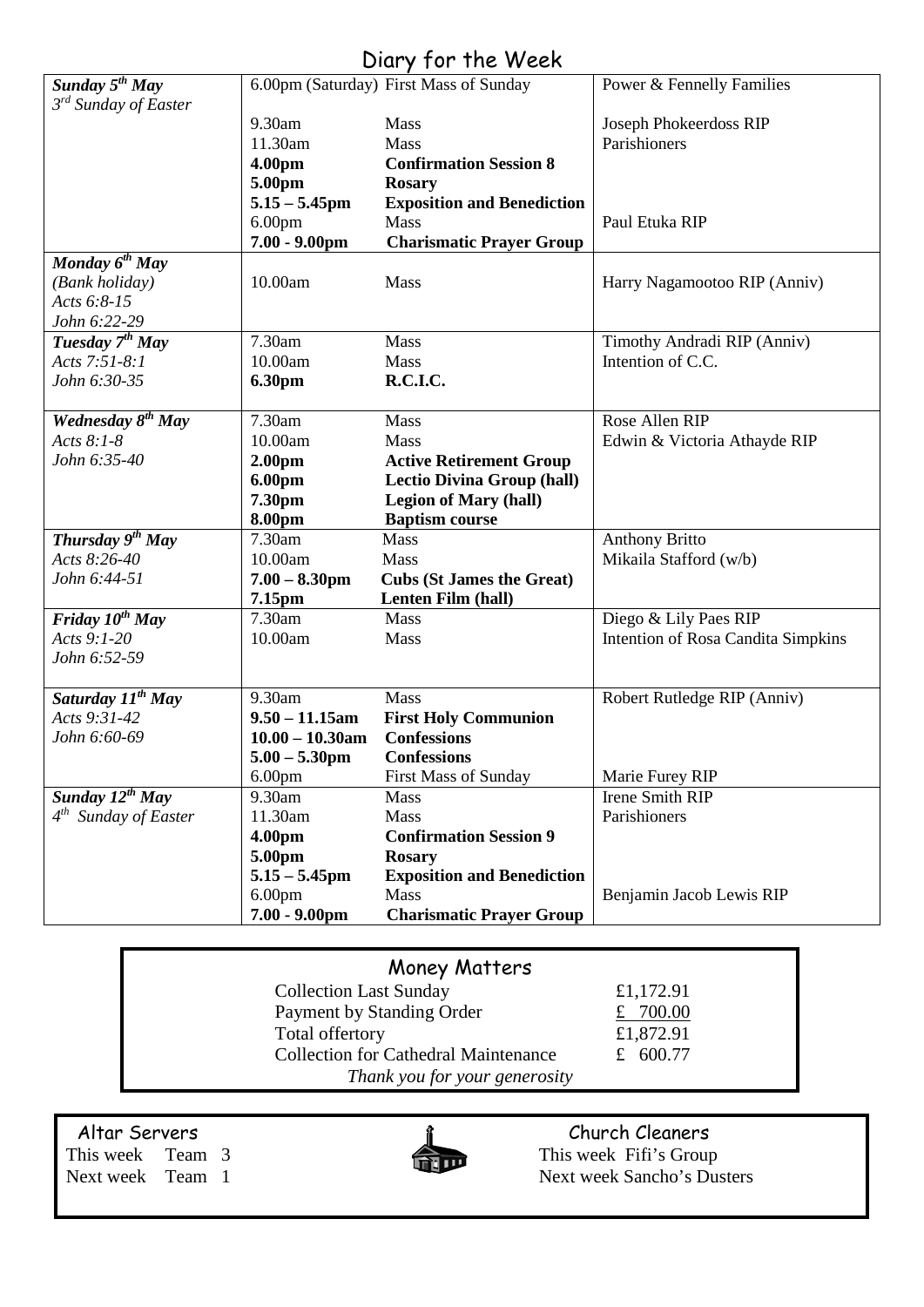### St. Andrew's Parish Notices

#### **CAKE SALE TODAY AFTER 9.30AM MASS**

This Sunday 5<sup>th</sup> May after the 9.30am Mass, this year's Confirmation candidates will be having a cake sale in the hall to raise funds for the parish 50 for 50 Fund. Please come along to support this event and enjoy the delicious cakes as well as some tea and coffee.

#### **HOME-MADE GREETING CARDS**

Please go along to the hall to support the sale of home-made greeting cards after the 9.30am Mass. This is held on the first Sunday of each month in aid of our parish 50 for 50 Fund.

#### **THE CHARISMATIC PRAYER GROUP**

The group warmly invites you to the Life in the Spirit Seminar which started last Sunday 28<sup>th</sup> April here at St Andrew's and will be held every Sunday until Sunday 23rd June. Please come along to next one on Sunday from 7.00 – 9.00pm. Please see the notice in the porch for more information or contact 07983 775879 or 07947 493683. All are welcome.

#### **MASS: 7.30AM**

Please note there is no 7.30am Mass on Monday 6<sup>th</sup> May or Parish Surgery because of the bank holiday.

#### **FILMS OF STORIES FROM THE BIBLE**

Due to popular demand, our films showing Stories from the Bible will continue. Our next one will be on Thursday 9th May showing "St. Paul" part one starting at 7.15pm and there will be a total of four films. All films will be shown on Thursdays in our hall starting with teas and coffees at 7.00pm. *Please note that due to our hall being used as a polling station on 23rd May our hall is not free to show our Lenten film but we will continue as normal the following week.* Please see the poster in the porch for more details.

#### **FAMILY HOLY HOUR**

Members of the Legion of Mary invite all parishioners to attend the Family Holy Hour on Monday, 13<sup>th</sup> May from 7.00 to 8.00pm when we will be praying in front of the Blessed Sacrament for peace in the whole world. Come and join us even if only for 10 minutes - it will bring a blessing on you and your family, and our parish.

#### **PILGRIM STATUE VISITATION**

On the 10<sup>th</sup> February 2017 members of the Legion of Mary began the pilgrim statue visitation to parishioners of St Andrew's Church and this continues even today. Requests made for statue visitations have been for many reasons including peace in the home and family, birthday celebrations, illness, etc. If you would like members of the Legion of Mary to visit your home with the statue of Our Lady of Fatima please contact Ginny via the parish office or for further details see the noticeboard in the Church porch.

#### **RAGS TO RICHES: MARY'S MEALS – SUNDAY 12TH MAY**

Mary's Meals UK will be here on  $12<sup>th</sup>$  May to collect your unwanted clothes. Mary's Meals UK is a charity that sets up school feeding programmes in communities where poverty and hunger prevent children from gaining an education. It's a no-frills charity committed to spending 93p in every £1 received on its charitable activities with only 6p spent on Fundraising and 1p on Governance. Mary's Meals wants your unwanted clothing and bedding (*no duvets or pillows please)* and they will be at our Church until 11.30am on 12<sup>th</sup> May to collect them all (please bring your donations on 12<sup>th</sup> May and not before). If you can help, Mary's Meals UK would like you to put your clothing/bedding into tied sacks and bring them to Church. Amazingly four full black sacks of good quality clothing will feed a child one good nutritious meal every school day for a whole year and the charity is feeding more than 1.425 million